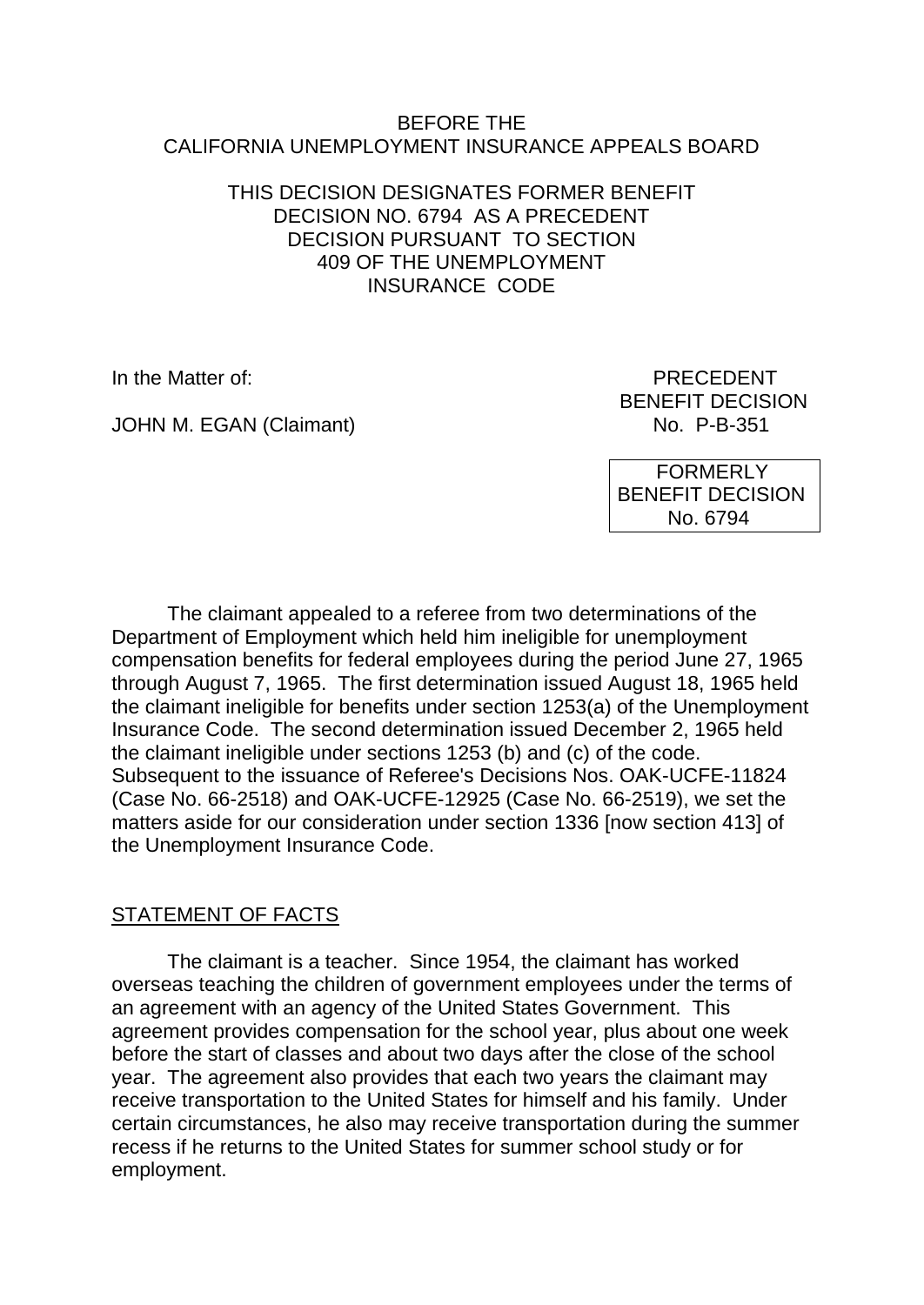During the school year ended June 9, 1965, the claimant taught at Molesworth, England. Because he was uncertain as to whether or not he wished to continue in the overseas assignment, he decided to return to the United States for the school year 1965 to 1966, during which time he wished to pursue further academic study leading to an administrative credential. He applied for a leave of absence for the purpose of such study. Although the claimant was off the payroll June 11, 1965, he did not receive the approval of his request until about June 20, 1965. He then immediately made arrangements with the appropriate governmental agency for transportation to Oakland, California. Because the claimant has a wife and four children and because he was low on the priority scale, transportation could not be immediately arranged. Although the claimant could have arranged private air transportation immediately he did not feel that it was financially wise to do so. On June 25, 1965, the claimant received word from the Air Force that he would leave August 9, 1965.

While waiting for transportation, the claimant attempted to secure stopgap employment in England. He sought and was willing to accept work as a typist, clerk, warehouseman or any other United States civilian work with a grade of GS-4 or above. Had he found such work at a wage above GS-4, he would have continued in that employment. While in England, the claimant was ineligible to accept employment through the civilian labor exchanges and he also was ineligible for certain types of Air Force employment.

When the claimant learned of the definite day set for travel, he immediately wrote to the Oakland Claim Office of the Department of Employment stating that he wished to register for work. The Oakland office replied under the date of July 1, 1965, informing the claimant that he must register in person. Upon his arrival in the United States, he then reported at the Oakland office on August 11, 1965, at which time he registered in person.

## REASONS FOR DECISION

Title XV of the Social Security Act provides for unemployment benefits for federal employees, and further provides that eligibility for such benefits shall be determined in accordance with the unemployment insurance law of the agent state, in this case, California.

Subdivisions (a) and (b) of section 1253 of the California Unemployment Insurance Code provide that an unemployed individual is eligible to receive unemployment compensation benefits with respect to any week only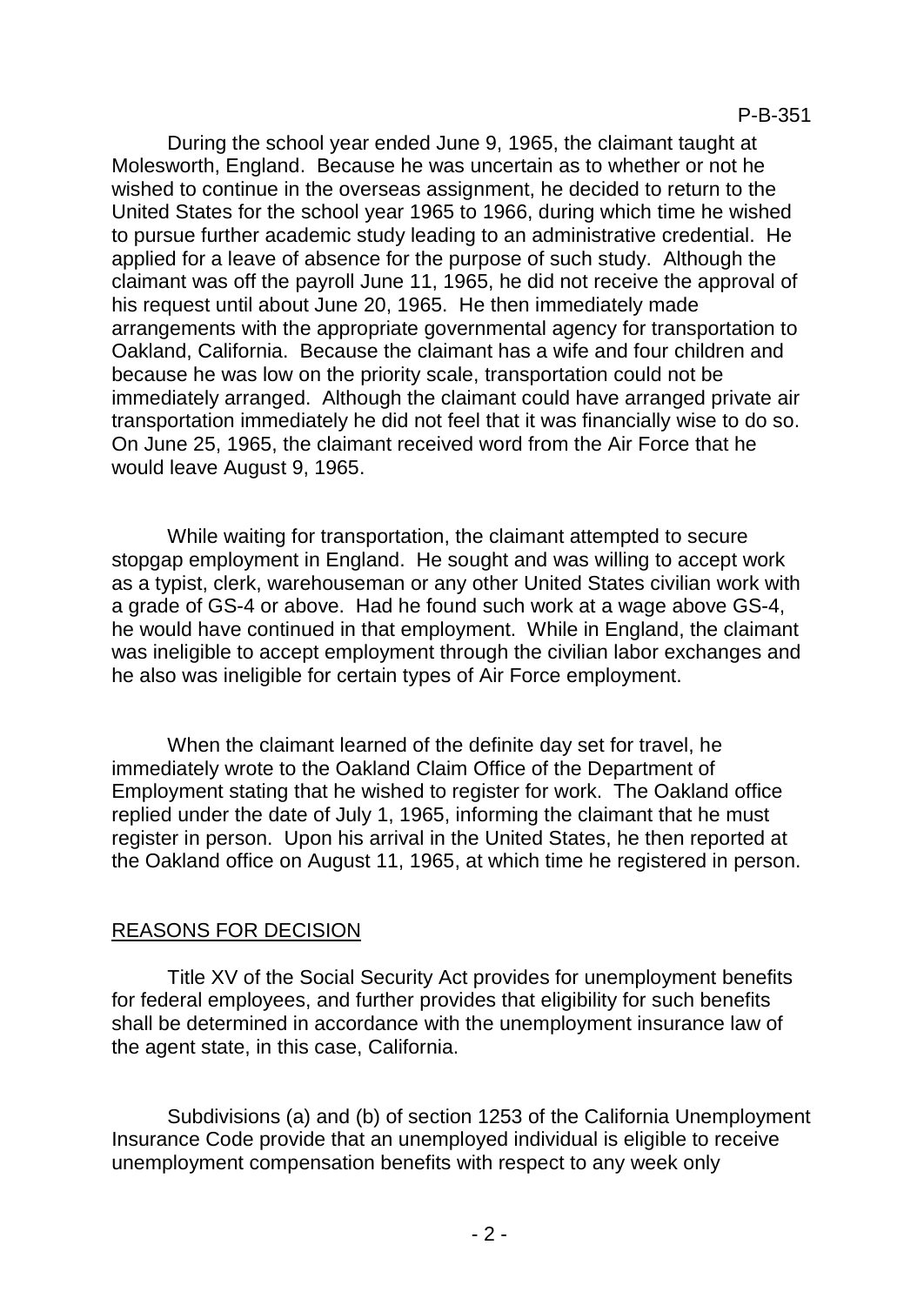if the director finds that a claim for benefits with respect to that week has been made in accordance with authorized regulations, and that he has registered for work and thereafter continued to report at a public employment office or such other place as the director may approve.

P-B-351

Section 1326-2 of Title 22 of the California Administrative Code provides in part:

"If an applicant is unable to present himself in person at an employment office . . . because of the lack or failure of transportation facilities on which he might have reasonably relied, or because of such other conditions as the department determines constitute a good cause for his failure to appear in person, the applicant may send a written notice by United States mail, postage thereon prepaid, properly addressed to the nearest employment office, setting forth his correct residence address and stating that he desires to register for work. The postmarked date appearing on the envelope containing such notice shall be the date of registration."

Section 1326-10 of Title 22 of the California Administrative Code provides in part:

"An individual unable to report in person at an employment office, or before one of the agents of said office, because of the lack of or failure of transportation facilities or for other reason sufficient to constitute good cause for such inability to report in person, may file claims by mail with the employment office serving the area in which the claimant resides."

The foregoing are some of the unemployment insurance requirements in this state which apply to residents of the state who file claims in California.

Knowing that there would be some residents of this state who might leave this state and desire to file claims outside of the state, the legislature enacted section 451 of the code. That section provides: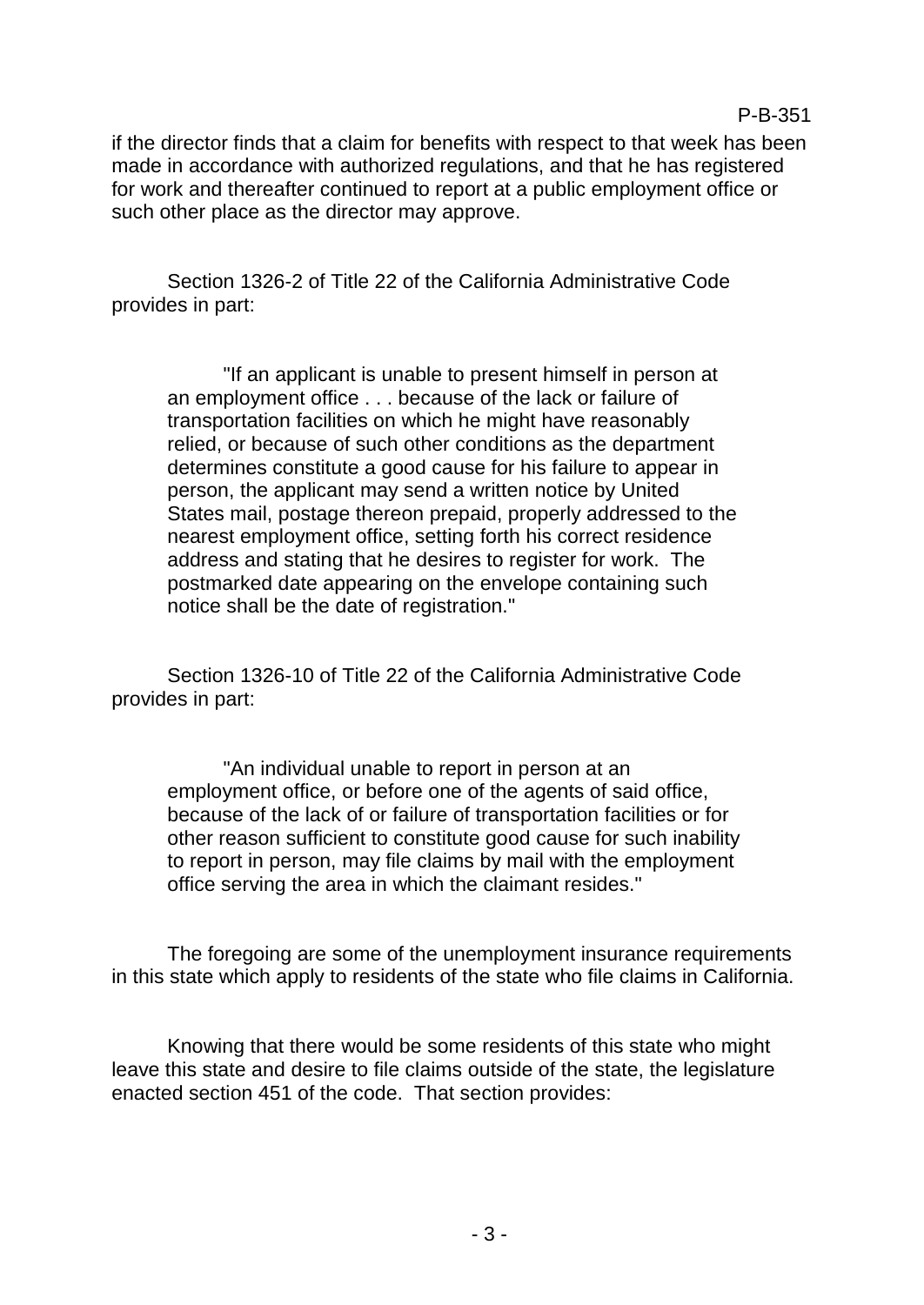"451. The administration of this division and of other state and federal unemployment compensation and public employment service laws will be promoted by cooperation between this State and such other states and appropriate federal agencies in exchanging services, and making available facilities and information. The director may make investigations, secure and transmit information, make available services and facilities and exercise the other powers provided with respect to the administration of this division which he finds necessary or appropriate to facilitate the administration of any state or federal unemployment compensation or public employment service law, and may accept and utilize information, services and facilities made available to this State by an agency charged with the administration of any such other state or federal law."

Under the authority of section 451 of the code, the State of California has entered into an interstate agreement whereby California claimants can report and file their claims against California in other states and seek work through those other state offices.

The Director of Employment has adopted regulations (see sections 455-1 through 455-8 of Title 22, California Administrative Code) to govern the department in its administrative cooperation with other states adopting similar regulations for the payment of benefits to interstate claimants.

Section 455-5(b) of those regulations provides:

"(b) Claims shall be filed in accordance with agent state regulations for intrastate claims in local employment offices, or at an itinerant point or by mail."

Section 455-8 extends the provisions of section 455-1 through 455-7 of the regulations to claims taken in and for Canada. However, there is no provision extending those sections to claims taken in or for England.

Accordingly, the privileges extended to interstate claimants, including that of filing by mail, have not been given to claimants in England. Therefore, the claimant was not properly registered with the department until he reported to the Oakland office in person on August 11, 1965, and he is not eligible